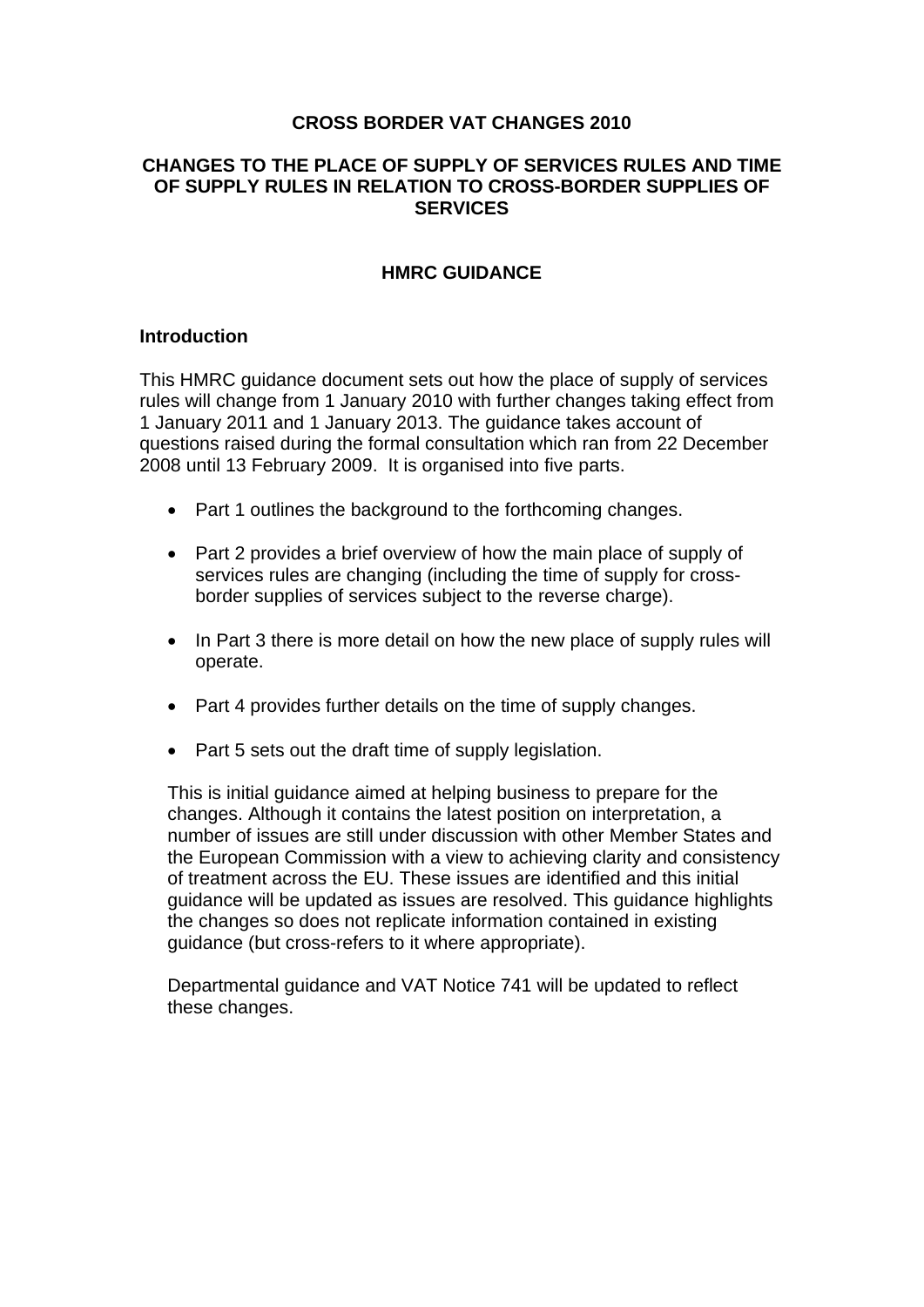### **BACKGROUND**

### **1.1 VAT Package**

A package of changes to the EC VAT system was adopted by EU Finance Ministers in February 2008. The changes will modernise and simplify the current rules relating to cross-border supplies of services and to the recovery of VAT on purchases made in other EU countries. The changes will take place between 1 January 2010 and 1 January 2015. The package includes:

- changes to the rules on the place of supply of services for Business-to-Business (B2B) and Business-to-Consumer (B2C) transactions
- a requirement to complete EC Sales Lists (ESLs) for (taxable) supplies of services (covered by Article 196 of Council Directive 2006/112/EC), on which a reverse charge applies in the customer's Member State
- enhanced administrative co-operation between Member States to support these changes
- the introduction of an electronic VAT refund scheme
- the introduction of an optional One Stop Scheme for B2C supplies of telecoms, broadcasting and electronically supplied services from 1 January 2015.

This document is only concerned with the first point and covers changes coming in between 1 January 2010 and 1 January 2013*.* Further information on the ESL requirement for services can be found in the [ESL Guidance.](http://www.hmrc.gov.uk/vat/ec-sales-lists.pdf) Information on the electronic VAT refund scheme can be found in the [Refund](http://www.hmrc.gov.uk/vat/refund-procedure.pdf)  [Scheme Guidance.](http://www.hmrc.gov.uk/vat/refund-procedure.pdf)

#### **1.2 Anti-Tax Fraud Strategy**

In December 2008 as part of an EU Anti-Tax Fraud Strategy (ATFS), European Ministers adopted legislation relating to EC sales lists and the time of supply of cross-border services subject to the reverse charge. This document covers the time of supply changes in relation to accounting for a reverse charge in the UK. Further information on the changes and ESL requirements can be found in the [ESL Guidance](http://www.hmrc.gov.uk/vat/ec-sales-lists.pdf).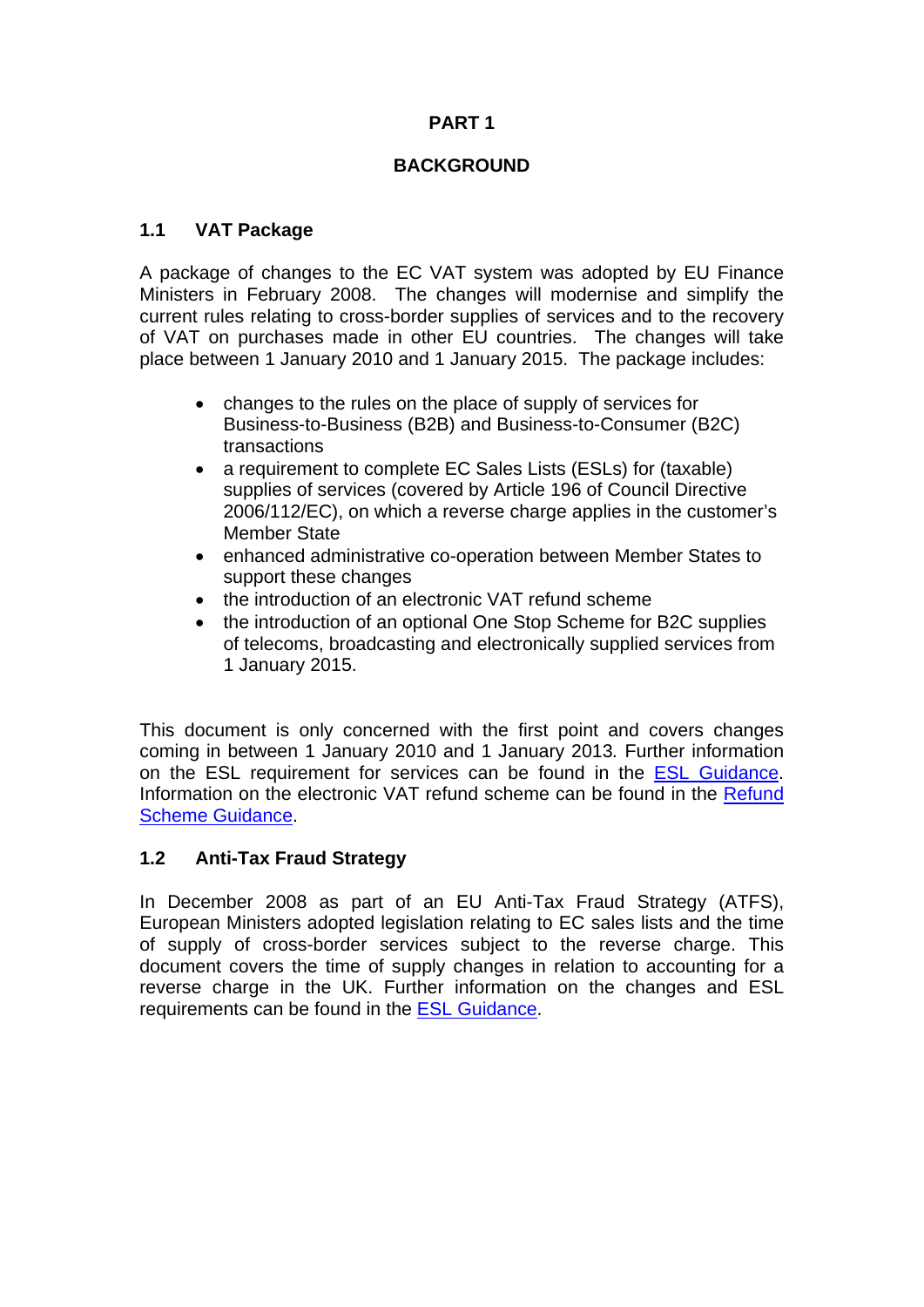#### **PLACE OF SUPPLY OF SERVICES AND TIME OF SUPPLY CHANGES**

#### **OVERVIEW**

#### **2.1 Place of supply**

From 1 January 2010, the new basic rule (the 'general rule') for the place of supply of services will tax B2B supplies of services at the place where the customer is established and no longer at the place where the supplier is established, as is currently the case.

For B2C supplies of services, the general rule for the place of supply will continue to be the place where the supplier is established. However, from 1 January 2015, the place of supply of intra-EU B2C supplies of telecoms, electronically supplied services and broadcasting will be where the customer is established or usually resides. The Commission will report on the feasibility of the new B2C rules before entry into force.

As now, there will be exceptions to the general rule for certain services, with a view to achieving taxation in the place of consumption. In the main these will be implemented on 1 January 2010, with further changes to the 'where performed' rule from 1 January 2011 and for long-term hire of means of transport from 1 January 2013.

In the majority of cases, business customers will account for VAT using the reverse charge procedure (and recover tax subject to the normal rules) as is currently the case.

More detail on the changes, which takes account of frequently asked questions during consultation, is at Section 3.

#### **2.2 Time of supply**

From 1 January 2010 the time of supply (or tax point) for reverse charge services will be based on when a service is performed. For single supplies, this means that the tax point will occur when the service is completed or when it is paid for, whichever is the earlier.

In the case of continuous supplies, the tax point will be the end of each periodic billing or payment period. For example, if leasing charges are billed monthly or the customer is required to pay a monthly amount, the tax point will be the end of the month to which the bill or payment relates. Again, if a payment is made before the end of the period to which it relates or before the end of the billing period then that payment date, rather than the end of the period, will be treated as the tax point.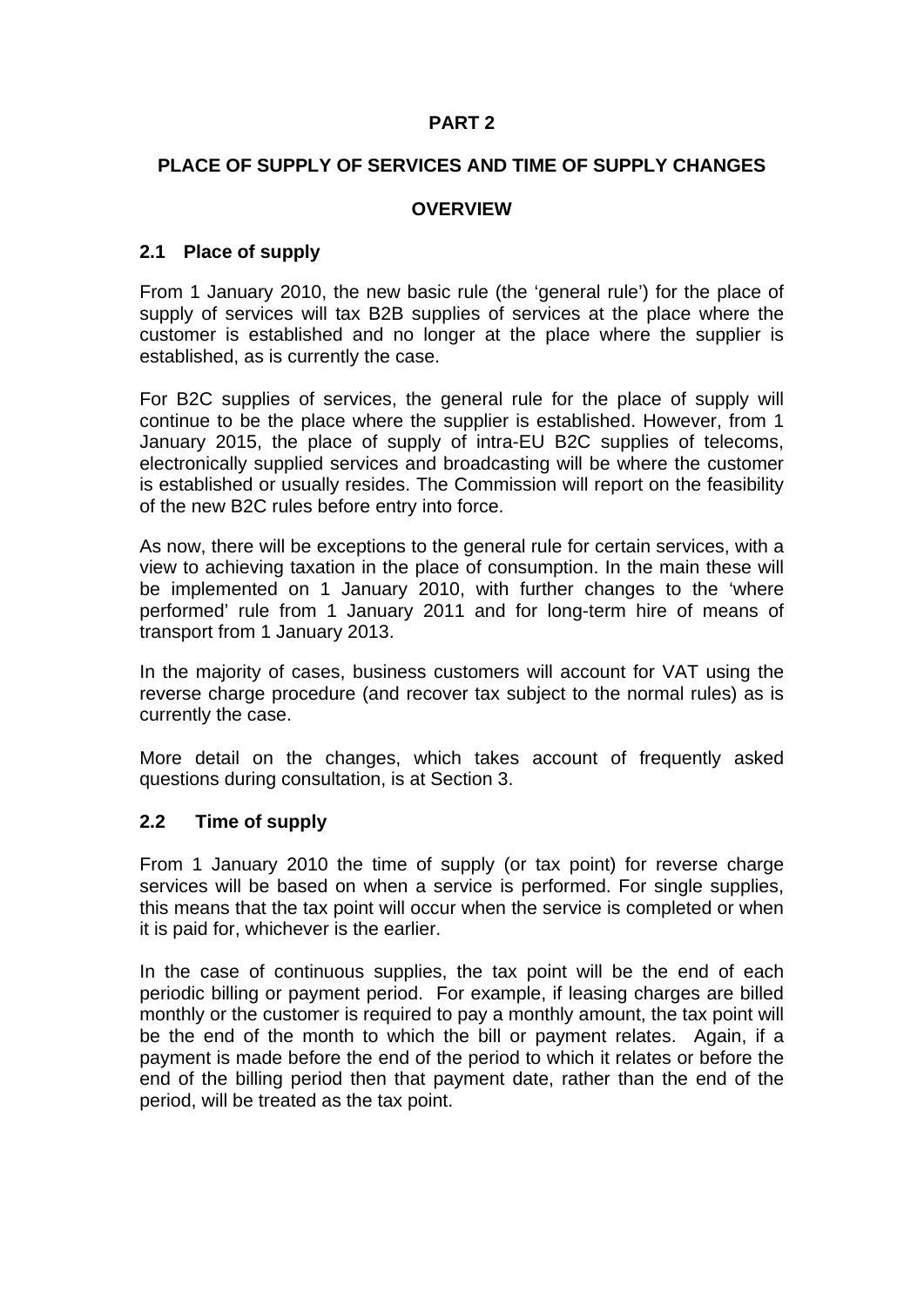Continuous supplies that are not subject to billing or payment periods will have a tax point on 31 December each year unless a payment has been made beforehand. In that case the payment will create a tax point.

Further information about the impact of the time of supply changes can be found in Part 4. Draft legislation to implement the changes can be found at Part 5. Any comments on these parts should be sent to [vat.package@hmrc.gsi.gov.uk.](mailto:vat.package@hmrc.gsi.gov.uk)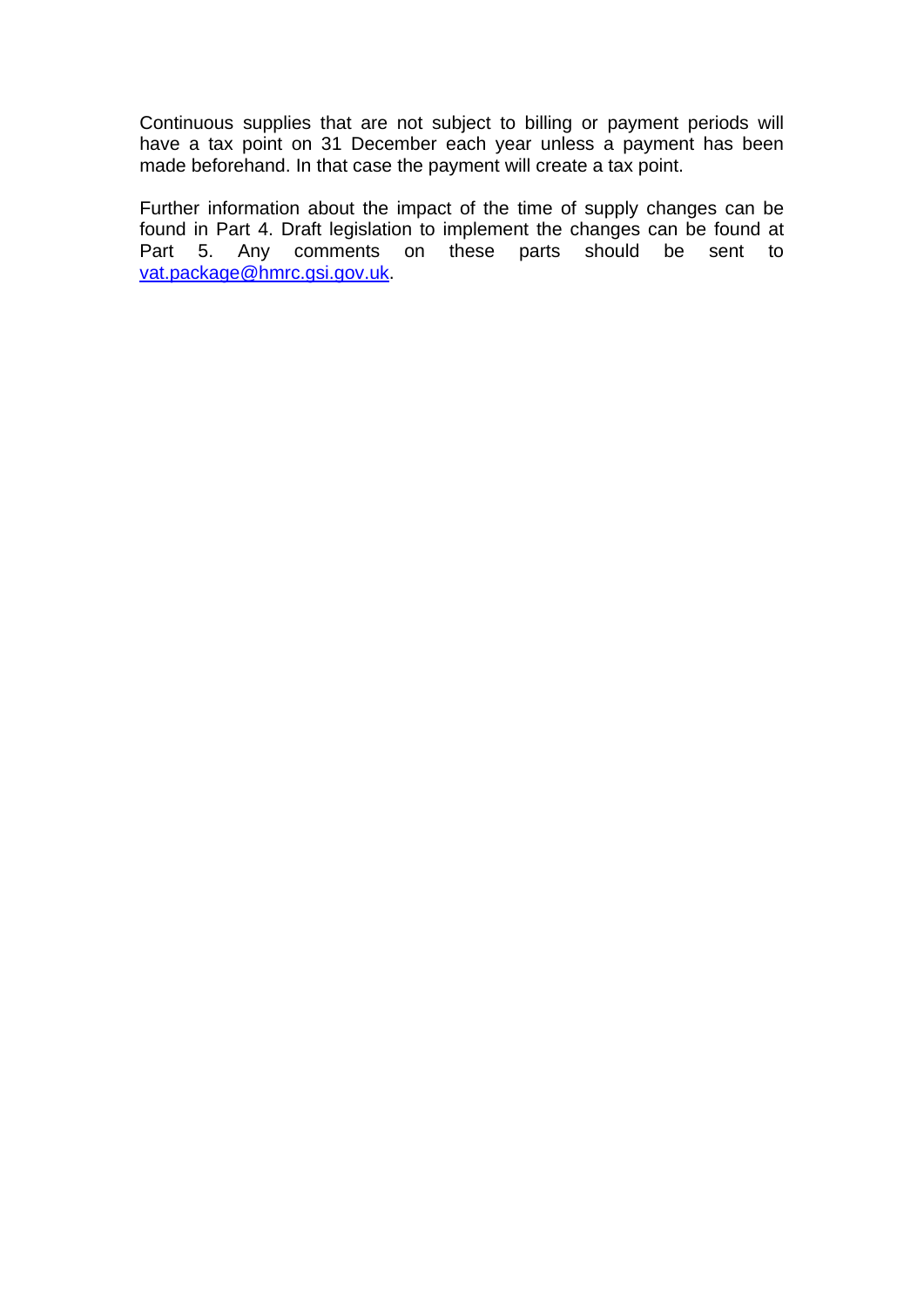### **PLACE OF SUPPLY OF SERVICES – CHANGES POST 1 JANUARY 2010**

### **3.1 GENERAL RULE**

### **3.1.1 How is the basic rule changing?**

The current basic rule for the place of supply of services is that VAT is due where the supplier belongs. Under the new basic rule (or "general rule" as it will be known):

- The place of supply of services to a relevant business person will be where the customer belongs.
- The place of supply of general rule services to a person who is not a relevant business person will be where the supplier belongs. This is the same as under the existing basic rule. The supplier will be required to charge UK VAT, as required, even if their customer belongs in another Member State.

As now, there will be exceptions to the general rule.

#### **3.1.2 What is a 'relevant business person'?**

In the majority of cases, the revised legislation uses the term relevant business person to determine how the rules apply. A relevant business person is a person to whom one of the following applies:

- is a taxable person within the scope of Article 9 of the Principal VAT **Directive**
- is registered for VAT in the UK
- is registered for VAT in another Member State
- is registered for VAT in the Isle of Man.

For the purposes of this guidance we will refer to business to business (B2B) supplies for supplies to a relevant business person and business to consumer supplies (B2C) for all other supplies.

## **3.1.3 How will UK businesses know if their customer is in business?**

In most circumstances business customers in other Member States will be able to supply a valid VAT number issued by their tax authorities. This, together with reasonable checks, will normally be sufficient evidence of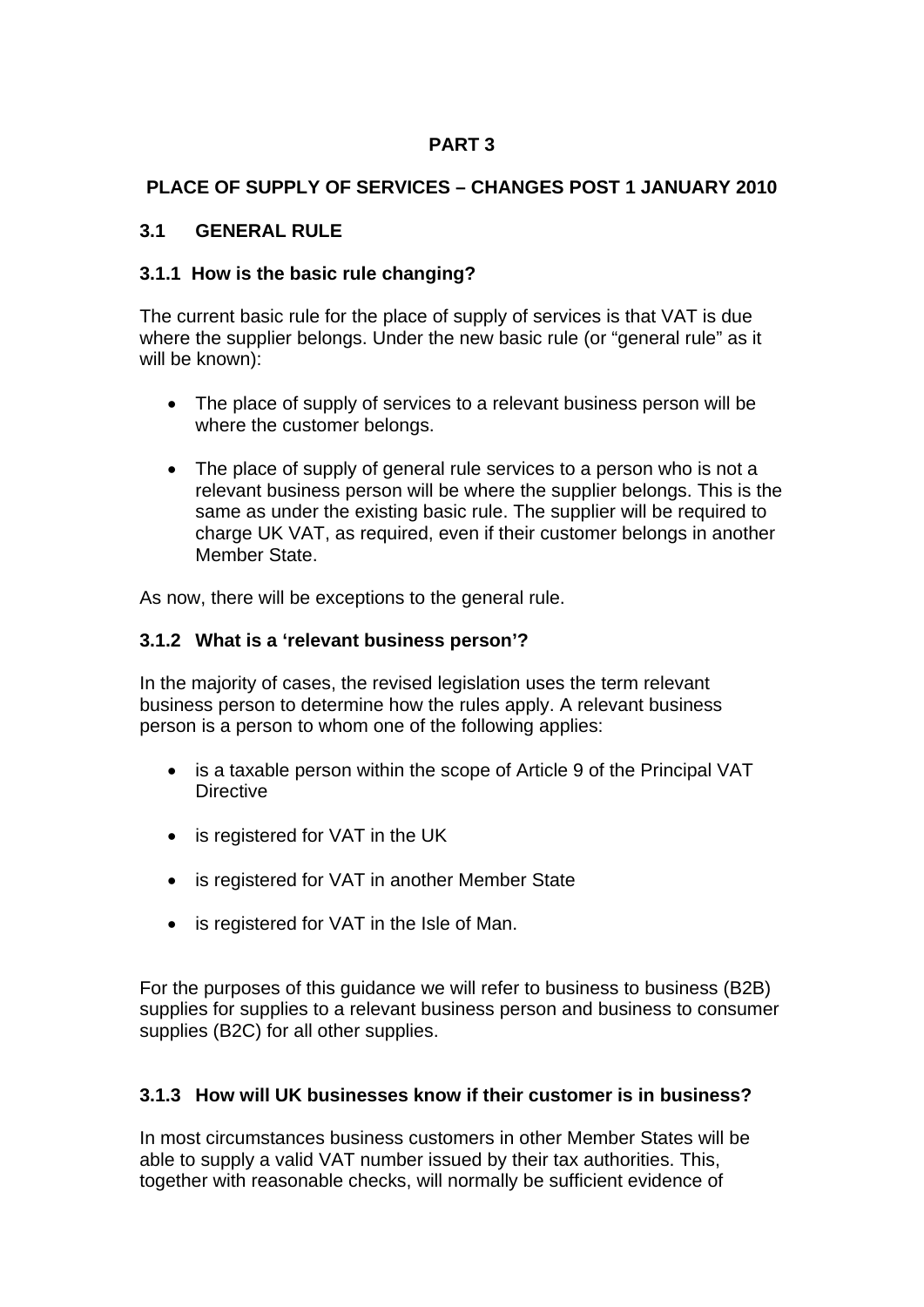business status. If the customer is not VAT registered then alternative evidence may be used. This could be in the form of letters from their tax authority or Chambers of Commerce.

If you have regular customers but do not yet have their VAT number, you might want to start collecting them now in advance of the changes.

### **3.1.4 What if customers don't provide evidence that they are in business?**

If your customer cannot provide sufficient evidence to show that they are in business, or if you have concerns about whether the evidence relates to your customer, you should treat them as a non-business customer. If the evidence is subsequently provided then an adjustment should be made.

#### **3.1.5 What if my customer is involved in both business and nonbusiness activities?**

From 1 January 2010, if your customer is engaged in both business and nonbusiness activities (for example, a charity or government department) general rule supplies to that customer will be treated as a B2B supply for the purposes of the place of supply rules. This means, for example, that general rule supplies by UK businesses to overseas charities will be outside of the scope of UK VAT, even if the services relate to the charity's non-business activities, providing that the charity has some business activities. Similarly, where a UK charity which is engaged in both business and non-business activities receives general rule services, it will always be required to account for reverse charge VAT on those supplies, even if they relate solely to its non-business activities.

## **3.1.6 What if supplies are received wholly for a private purpose?**

If a supply of services is made to a business customer who will use it wholly for their own private use or the private use of their staff, then the supply will be treated as a B2C supply.

For example, a VAT registered builder may send a domestic appliance - that is not used in his business – away for repair. This would be regarded as wholly for a private purpose.

A company, charity, or government body cannot act in a private capacity.

## **3.1.7 How are the establishment rules changing?**

There are no changes to the approach for determining where a company is established or whether there is a fixed establishment. This is covered in [VAT](http://customs.hmrc.gov.uk/channelsPortalWebApp/channelsPortalWebApp.portal?_nfpb=true&_pageLabel=pageLibrary_PublicNoticesAndInfoSheets&propertyType=document&columns=1&id=HMCE_CL_000346)  [Notice 741](http://customs.hmrc.gov.uk/channelsPortalWebApp/channelsPortalWebApp.portal?_nfpb=true&_pageLabel=pageLibrary_PublicNoticesAndInfoSheets&propertyType=document&columns=1&id=HMCE_CL_000346) Section 3.

### **3.1.8 How should I determine which establishment is receiving a service?**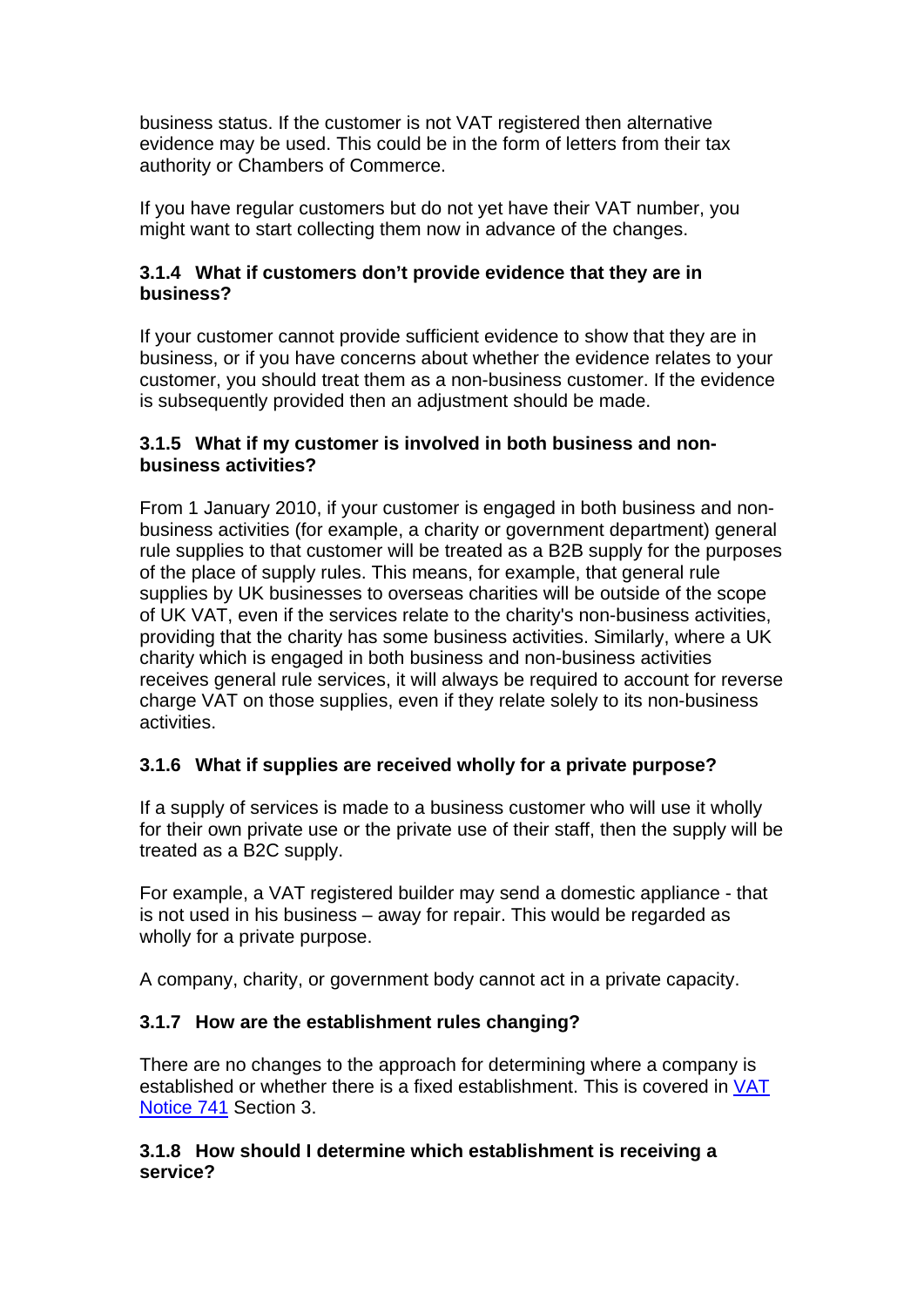The test to determine which establishment of a business receives a supply mirrors that for determining from which establishment the supply is made. This takes into account whether the establishment has sufficient human and technical resources to make/receive the supply, although the level of human and technical resources required for receiving a service may be different to that required to make a supply - see [Public Notice 741](http://customs.hmrc.gov.uk/channelsPortalWebApp/channelsPortalWebApp.portal?_nfpb=true&_pageLabel=pageLibrary_PublicNoticesAndInfoSheets&propertyType=document&columns=1&id=HMCE_CL_000346) Section 3.

## **3.1.9 How should global contracts be treated?**

In order to determine the place of supply of a 'global contract', it is important to first of all distinguish between a global contract that forms a single supply for VAT purposes and a global framework agreement, often between the business head office and a supplier, that sets the terms for a number of individual supplies.

For example, a business could enter into a contract for a single supply of consultancy services. The consultancy services analyse the global set-up and business practices at the head office and overseas branches. HMRC would regard this as a global contract with a clear direct benefit to the business as a whole, including a number of establishments. In this scenario the services would be supplied to the main business establishment.

Where a framework agreement exists it is important to look at the individual transactions which, as separate supplies, will have separate treatments for VAT purposes. For example, a head office of a business could enter into a framework agreement with a global firm of consultants. The agreement specifies the fees, terms and conditions. Individual branches then draw up and purchase work from the local branches of the consultant under the terms of the framework. These services will be viewed as supplied to the branches even if the head office dictates the terms and receives an indirect benefit.

### **3.1.10 What is the VAT treatment of supplies of service from/to a virtual office?**

Our understanding of a virtual office is the situation where a business has no central office and all functions are carried out by remote workers. In this case, the business establishment is usually where the key decisions of the business are made, where the central policy is determined, and where business administration is carried out. If a business has no such place then it will be considered to be established where it normally resides. This is normally where the company is incorporated. This guidance may be reviewed or enhanced once we have further details of how virtual offices operate in practice.

# **3.2 LAND RELATED**

## **3.2.1 How are services related to land changing?**

The place of supply of land related services will remain unchanged, and will continue to be where the land is situated. Hotel and holiday accommodation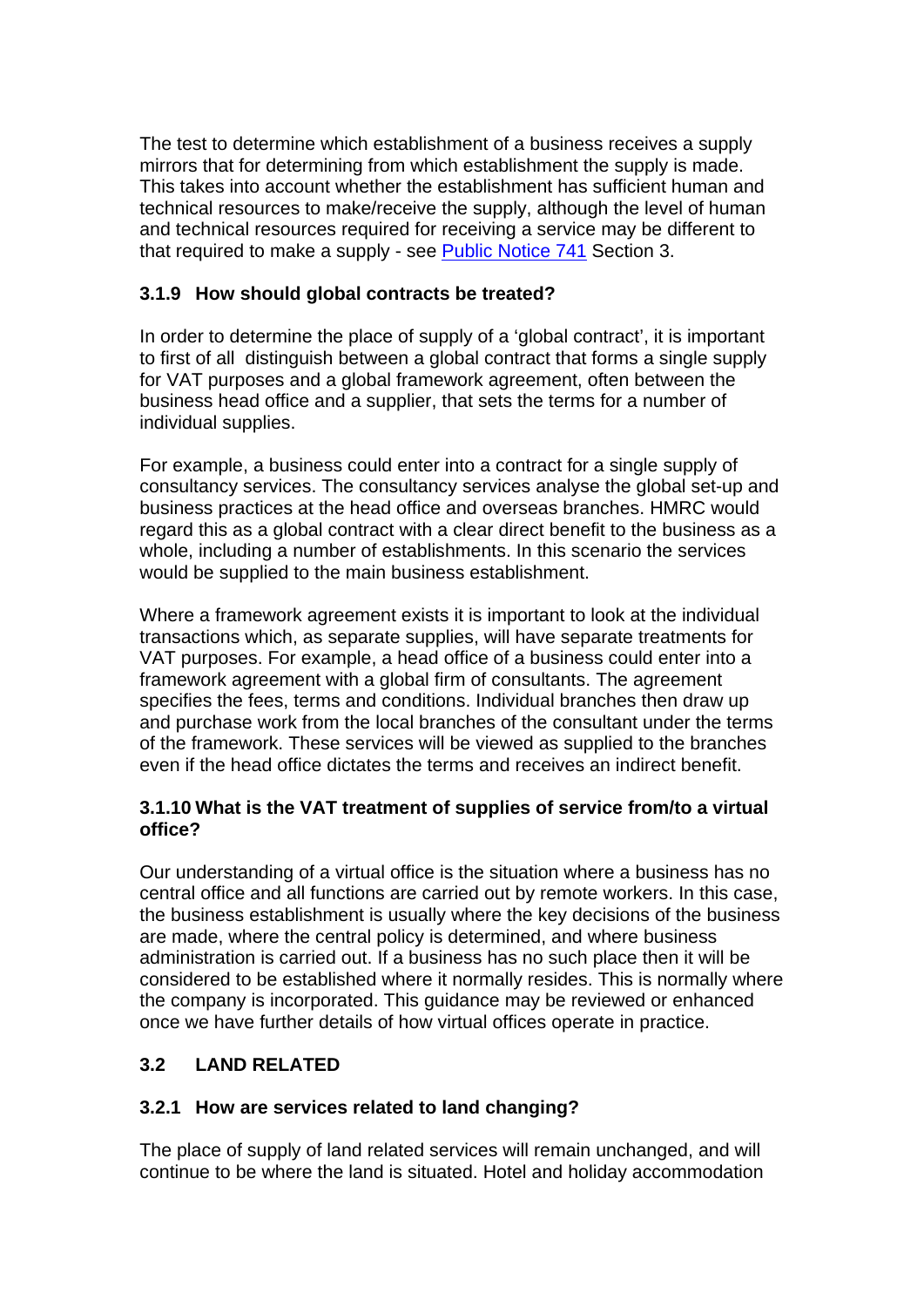will be explicitly included but this is for clarification only as these supplies have always been treated as land related services.

### **3.2.2 Travel agents and hotel booking – land related service or general rule?**

There is currently some uncertainty as to whether the services provided by travel and hotel booking agents should be treated as land related or intermediary services covered by the general rule. We are aware of the burdens likely to be caused by treating these as land related supplies and have raised the issue at EU level for discussion with other Member States and the European Commission. We will provide further guidance in due course.

# **3.3 PASSENGER TRANSPORT**

## **3.3.1 How are passenger transport services changing?**

The place of supply of passenger transport services will remain unaffected by these changes - see [Notice 744A](http://customs.hmrc.gov.uk/channelsPortalWebApp/channelsPortalWebApp.portal?_nfpb=true&_pageLabel=pageLibrary_PublicNoticesAndInfoSheets&propertyType=document&columns=1&id=HMCE_CL_000161) Section 3.

# **3.4 HIRE OF MEANS OF TRANSPORT**

## **3.4.1 What is the place of supply of the hire of a means of transport?**

The place of supply of the hire of a means of transport depends upon whether it is a short-term or long-term hire. A short-term hire is where there is continuous possession of the vehicle for up to 30 days, or 90 days in the case of vessels.

The place of supply of a short-time hire will be the place where the vehicle is put at the disposal of the customer.

The long-term hire of a means of transport will fall under the general rule (i.e. supplier location for B2C supplies, customer location for B2B supplies). However, from 1 January 2013 for B2C supplies on long-term hire, the place of supply will be where the customer is established, except for pleasure boats where the place of supply will be where the vessel is put at the disposal of customer if the supplier has an establishment there.

# **3.4.2 What is meant by "put at disposal of"?**

HMRC's view is that the term 'put at the disposal of' means the place where the vehicle is located at the time it is physically made available to the customer. This is an issue being discussed with other Member States and the European Commission with a view to achieving consistency of treatment.

# **3.4.3 What is meant by "continuous possession"?**

The definition of 'continuous possession' is being discussed with other Member States and the European Commission with a view to achieving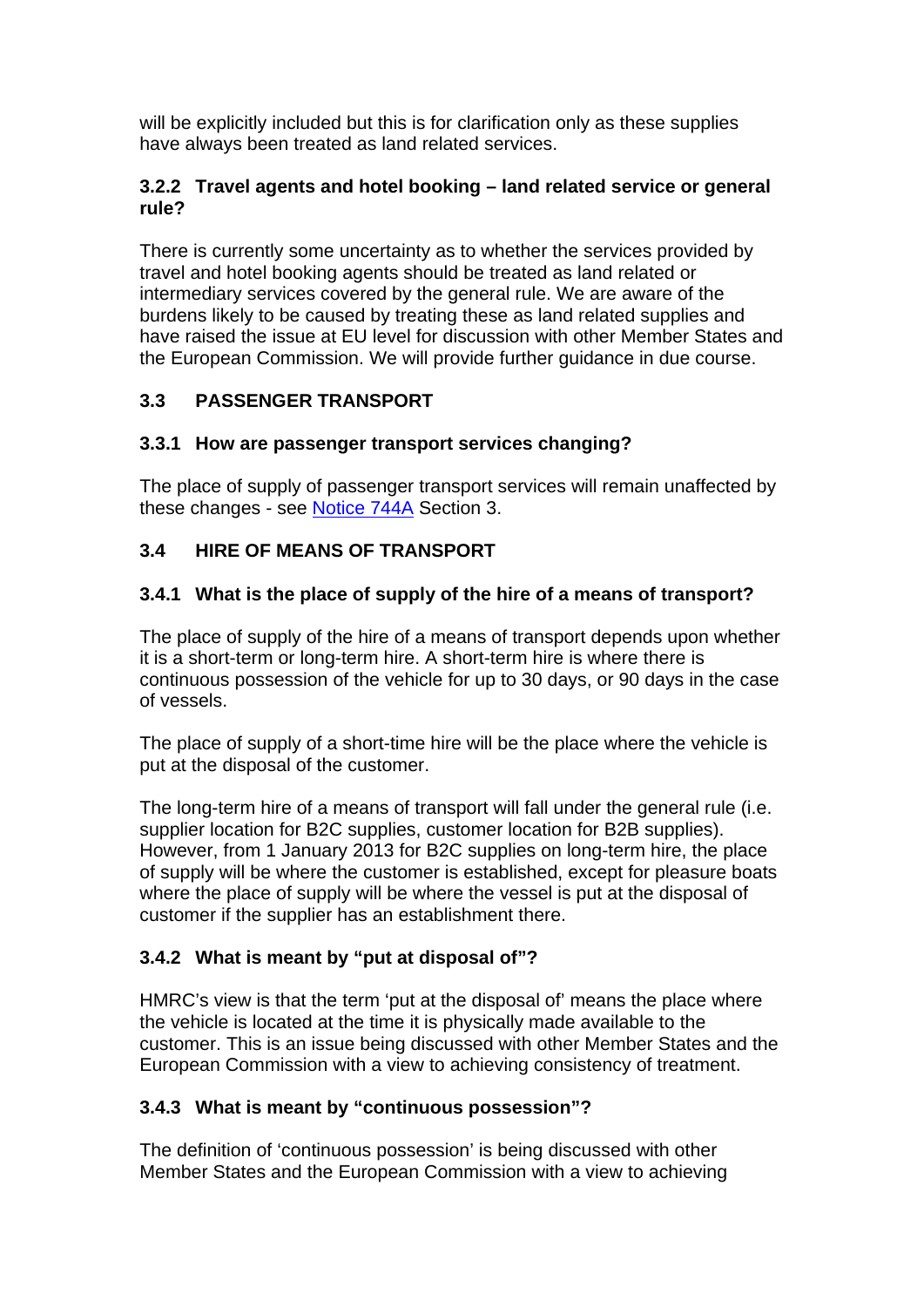consistency of treatment across the EU. Following those discussions HMRC will discuss application with the relevant trade bodies in advance of providing comprehensive guidance on this issue.

#### **3.4.4 What are the reasonable checks of a hirer to determine the place where a non-business customer belongs?**

Evidence to prove that a hirer has made reasonable checks of where a customer belongs include a driving license, utility bill or credit card billing address.

### **3.5 CULTURAL, ARTISTIC, SPORTING, SCIENTIFIC, EDUCATIONAL, ENTERTAINMENT AND SIMILAR SERVICES**

### **3.5.1 How are the rules for cultural, artistic, sporting, scientific, educational, entertainment and similar services changing?**

From 1 January 2010 the place of supply of cultural, artistic, sporting, scientific, educational, entertainment and similar services will be where the activity takes place. This is essentially the same as under the existing rules, i.e. taxed where performed.

However, from 1 January 2011 supplies of cultural, artistic, sporting, scientific, educational, entertainment and similar services will fall under the general rule. Only supplies of admissions to an event and services ancillary to admissions will be taxed where the event takes place. Supplies to consumers will remain unchanged.

## **3.5.2 What is meant by admission to an event?**

In its strictest sense, admission means right of entry. However, there are clearly some borderline issues, in particular between whether a supply is admission to an event or an educational activity, for example in-house training seminars where costs are shared between different businesses within a group. This is an issue under discussion with other Member States and the European Commission with a view to achieving consistency of treatment across the EU. We are aware of business views on this and will issue comprehensive guidance as soon as agreement has been reached.

#### **3.5.3 When is a supply ancillary to admission to an event?**

A service is ancillary to admission to an event when it is necessary for the event to take place. In most circumstances it will also be performed at the same place, for example washroom and cloakroom services (if they form a separate supply). This is an issue being discussed with other Member States and the European Commission with a view to achieving consistency of treatment across the EU.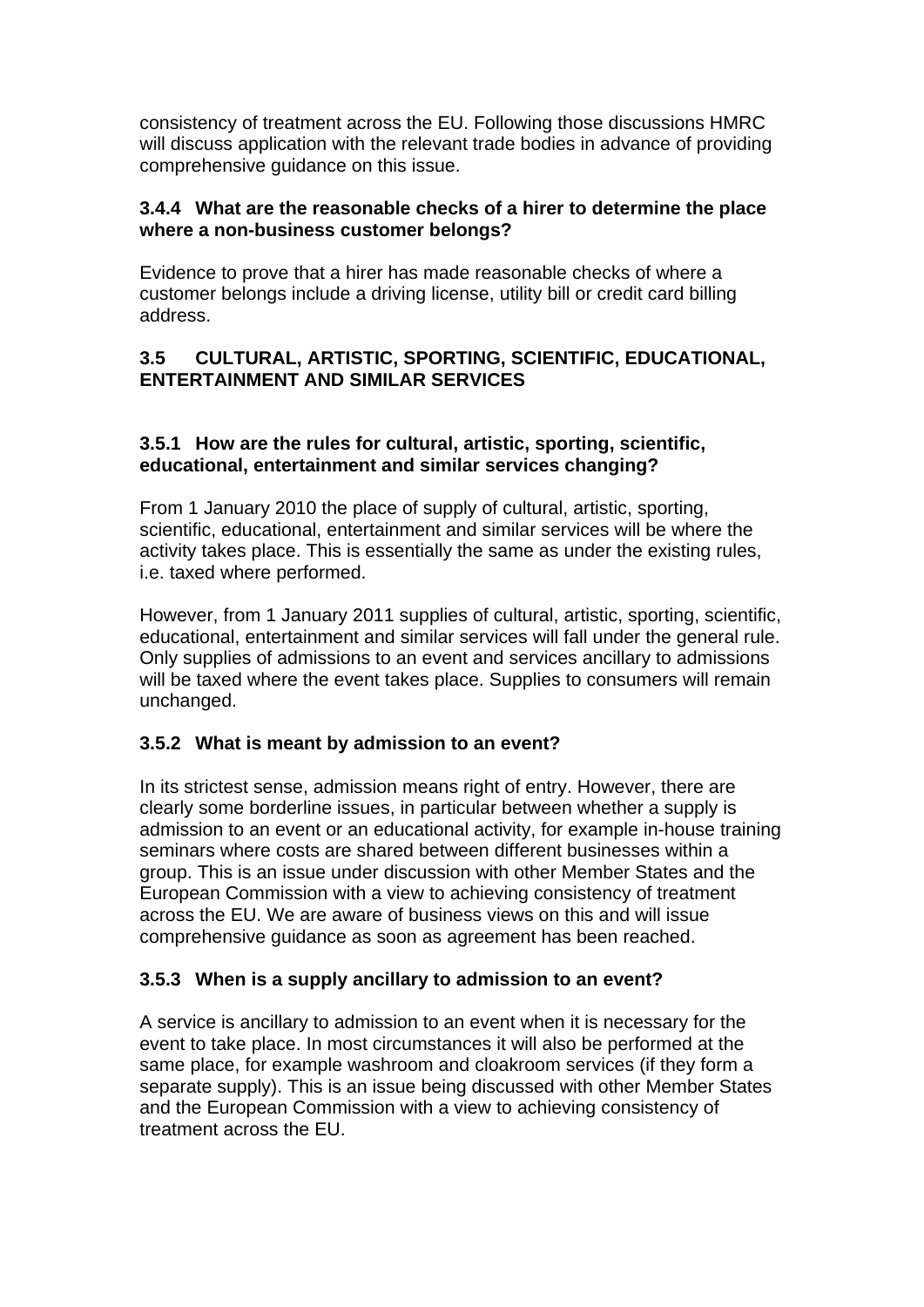### **3.5.4 Are ticket agents to be treated as ancillary to an admission or as intermediaries?**

HMRC's view is that the services of ticket agents will be treated as an intermediary service and will fall under the new general rule when supplied to business customers, but for non-business customers the place of supply will be where the event takes place. This is an issue being discussed with other Member States and the European Commission with a view to achieving consistency of treatment across the EU.

# **3.5.5 How should organisers' services be treated?**

The services of organisers are supplied where the person carries out their role. This is not necessarily in the same place as where the event is held. This treatment will remain unchanged on 1 January 2010. From 1 January 2011 B2B supplies of organisers' services will fall under the general rule.

## **3.5.6 What are similar services?**

A supply is similar to cultural, artistic, sporting, scientific, educational, or entertainment services if it is in connection with a meeting or event and the supplier is required to attend in order to carry out their obligations.

# **3.6 RESTAURANT AND CATERING SERVICES**

## **3.6.1 What is the place of supply of restaurant and catering services?**

Restaurant and catering services will treated as made in the country in which they are physically carried out. There will be separate rules for restaurant and catering services carried out on board ships, planes and trains during EU journeys.

## **3.7 RESTAURANT AND CATERING SERVICES ON BOARD SHIPS, PLANES AND TRAINS**

## **3.7.1 What is the place of supply of restaurant and catering services on board ships, planes and trains as during part of transport in the EU?**

The place of supply of restaurant and catering services during part of a transport within the EU will be the place of departure. This will mirror the rules for supplies of goods for consumption on board. There will be no change to the existing treatment in the UK for these supplies.

# **3.8 USE AND ENJOYMENT**

# **3.8.1 How are the use and enjoyment provisions changing?**

The use and enjoyment provisions, as applied by the UK, remain unchanged after 1 January 2010. They will still apply to the hire of goods,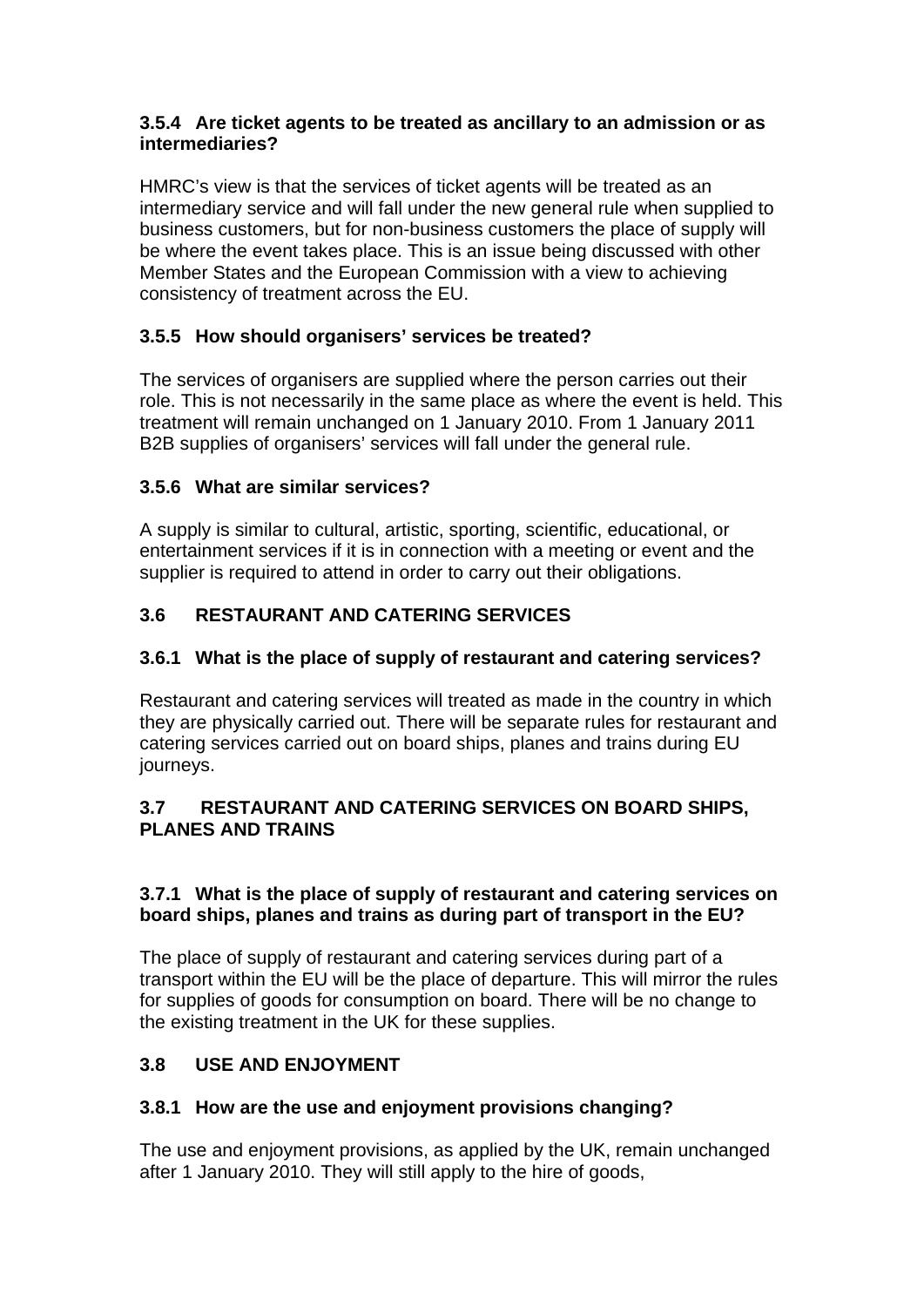telecommunications, television and radio broadcasting and electronically supplied services to business customers.

# **3.8.2 At what stage does use and enjoyment apply?**

The use and enjoyment takes place where a service is consumed. Whilst this will normally be at the final stage of supply (in particular for telecoms, broadcasting, and e-services), it can occur at earlier stages in the supply chain.

## **3.8.3 How should use and enjoyment be measured?**

Determining the level of use and enjoyment will depend very much upon the exact circumstances surrounding the particular supplies. It is important to identify where the customer is physically using the service and where the benefit is felt.

### **3.8.4 How do other Member States apply the use and enjoyment provisions?**

From 1 January 2010 Member States may, if they choose, apply use and enjoyment provisions to general rule services, hire of means of transport, EU to non-EU services other than electronically supplied services to non-business customers.

We are aware that there is concern amongst UK business about the inconsistency of application, both in terms of scope and interpretation.

## **3.9 INTERMEDIARIES**

## **3.9.1 How is the place of supply of intermediary services changing?**

The services of an intermediary, i.e. where a person arranges or facilitates a supply between two parties, will fall under the general rule from 1 January 2010 when it is performed for a business customer. The place of supply of B2C intermediary services will remain unchanged, i.e. in the same place as the underlying supply that is being arranged.

# **3.10 TRANSPORT OF GOODS**

## **3.10.1 How is the place of supply of the transport of goods changing?**

The place of supply of the transport of goods, including intra-community transport of goods, made to business customers will fall under the general rule from 1 January 2010.

For B2C supplies, the place of supply will remain where the transport takes place, in proportion to the distances covered within each country. However, the place of supply B2C supplies of intra-community transport will be the place of departure.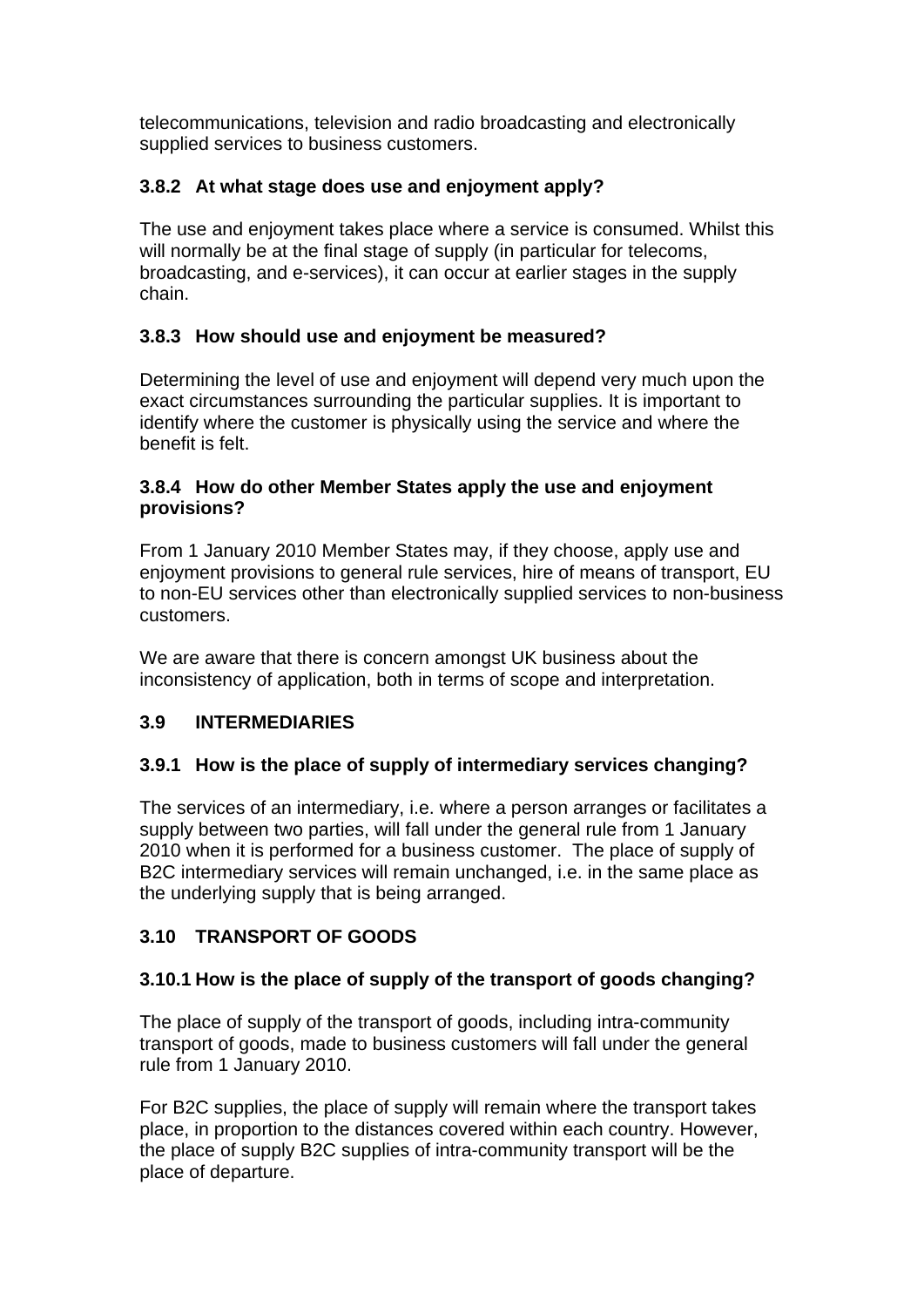### **3.10.2 How is 'in proportion to the distances covered' to be calculated?**

To determine the extent that a supply takes place in another Member State an apportionment is usually made by dividing the distance travelled with that country by the total distance covered.

### **3.11 ANCILLARY TRANSPORT, VALUATION AND WORK ON GOODS**

#### **3.11.1 How is the place of supply of ancillary transport, valuation and work on goods changing?**

From 1 January 2010 supplies of ancillary transport services, valuation and work on goods to business customers will fall under the general rule. B2C supplies of these services will remain taxable where performed.

### **3.12 SUPPLIES OF SERVICES TO NON-TAXABLE PERSONS OUTSIDE THE EU**

#### **3.12.1 What services are supplied to non-taxable persons and what is the place of supply?**

From 1 January 2010, the place of supply of B2C supplies of certain specified services will be where the recipient belongs when supplied to customers outside the EU. The services covered are those currently covered by Schedule 5 of the VAT Act 1994, with the exception of intermediaries arranging such a service [see [VAT Notice 741](http://customs.hmrc.gov.uk/channelsPortalWebApp/channelsPortalWebApp.portal?_nfpb=true&_pageLabel=pageLibrary_PublicNoticesAndInfoSheets&propertyType=document&columns=1&id=HMCE_CL_000346)].

## **3.13 REVERSE CHARGE**

#### **3.13.1 How is the reverse charge changing?**

The reverse charge is a simplification measure designed to avoid overseas businesses needing to register in a Member State when it is possible for the customer to account for the VAT on a supply. The mechanism itself is not changing, however there are a few consequential changes.

The reverse charge currently only applies insofar as the customer receives the supply for a business purpose. From 1 January 2010, an organisation that is involved in both business and non-business activities will have to account for VAT on a supply via the reverse charge even if the service is received in connection with its non-business activity. However, supplies received wholly for private purposes will be treated as B2C supplies.

In addition to the mandatory reverse charge for general rule supplies to business, the UK will continue to apply an extension to the reverse charge. This is where an overseas supplier provides non-general rule services to a UK VAT registered customer and the place of supply of those services is the UK.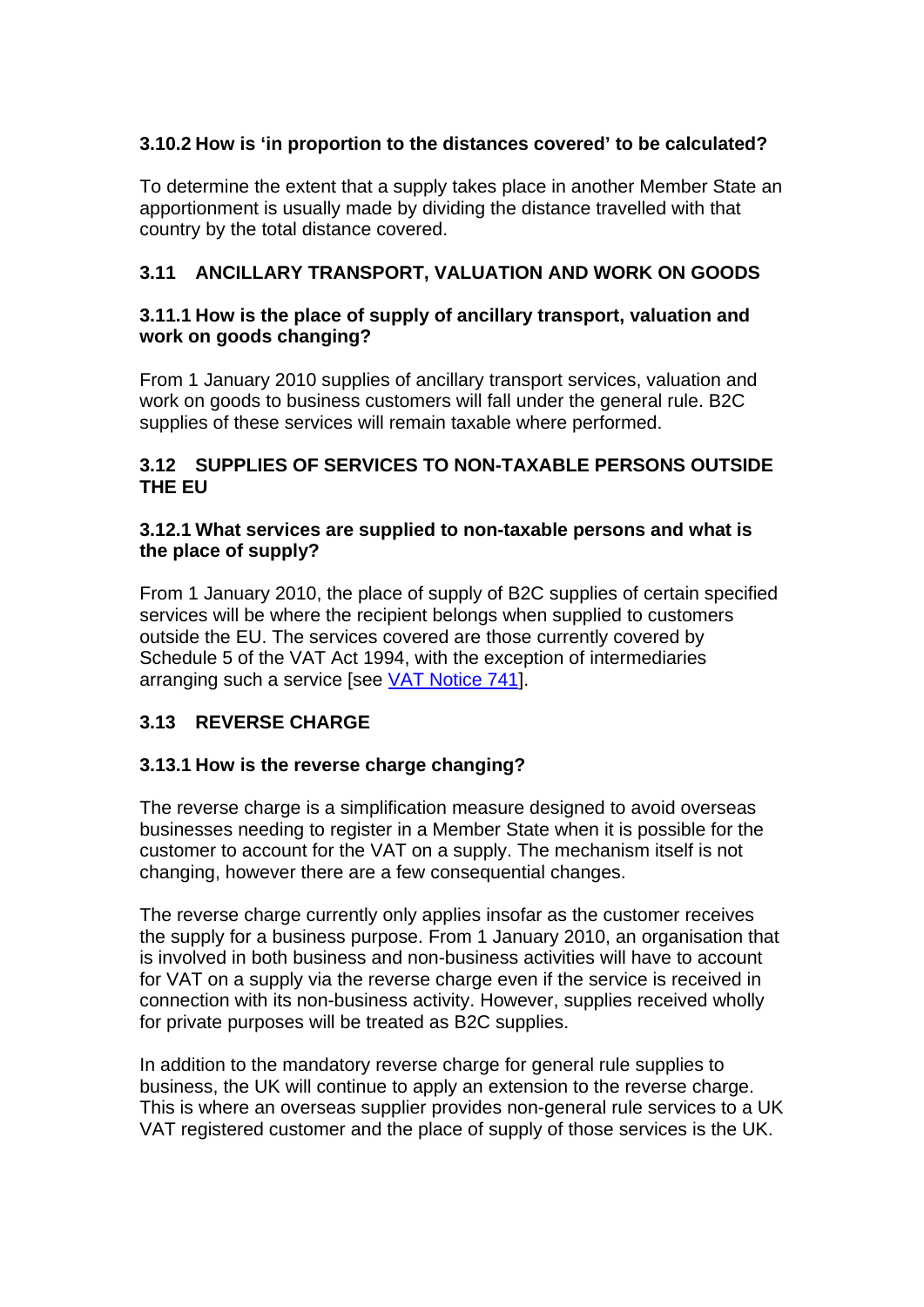Details of how the reverse charge currently operates can be found in [Notice](http://customs.hmrc.gov.uk/channelsPortalWebApp/channelsPortalWebApp.portal?_nfpb=true&_pageLabel=pageLibrary_PublicNoticesAndInfoSheets&propertyType=document&columns=1&id=HMCE_CL_000346)  [741](http://customs.hmrc.gov.uk/channelsPortalWebApp/channelsPortalWebApp.portal?_nfpb=true&_pageLabel=pageLibrary_PublicNoticesAndInfoSheets&propertyType=document&columns=1&id=HMCE_CL_000346) Section 16.

## **3.13.2 Does the reverse charge apply even if the overseas supplier has a UK VAT registration?**

The reverse charge is mandatory in relation to B2B general rule services made cross-border. However, if the overseas supplier is making the supply from a fixed establishment in the UK, they will need to charge UK VAT on the supply.

# **3.14 FORCE OF ATTRACTION**

## **3.14.1 What is meant by force of attraction?**

The force of attraction is a principle adopted by some countries whereby VAT is due from a business established in the same territory as their customer even though that business establishment does not play an active role in supplying the services concerned.

The EC legislation will include a new Article [192a] from 1 January 2010 stating that a VAT is not due from a fixed establishment within the territory of a Member State unless that establishment intervenes in the supply.

## **3.14.2 What is meant by the term intervenes in a supply?**

HMRC's view is that a fixed establishment of a business can only intervene in the making of a supply when there is a substantive involvement. This is an issue being discussed with other Member States and the European Commission with a view to achieving consistency of treatment across the EU. We are aware of business concerns that an inconsistent approach will lead to double taxation.

## **3.14.3 Why has Article 192a not been enacted in UK VAT legislation?**

The statement that a fixed establishment is not making a supply unless it intervenes in the services has been included in European law to address concerns over the 'force of attraction' principle. The UK has never adopted this principle. Although not explicitly covered in legislation, we believe that the overall UK legislation together with interpretation achieves the right result.

## **3.15 DISPUTES**

## **3.15.1 How will disputes between Member States be dealt with?**

Article 398 of the EC VAT Directive (2006/112/EC) provides for an advisory 'VAT Committee' which comprises delegates from each Member State chaired by a European Commission official. The VAT Committee can consider any questions concerning how EC VAT legislative provisions should be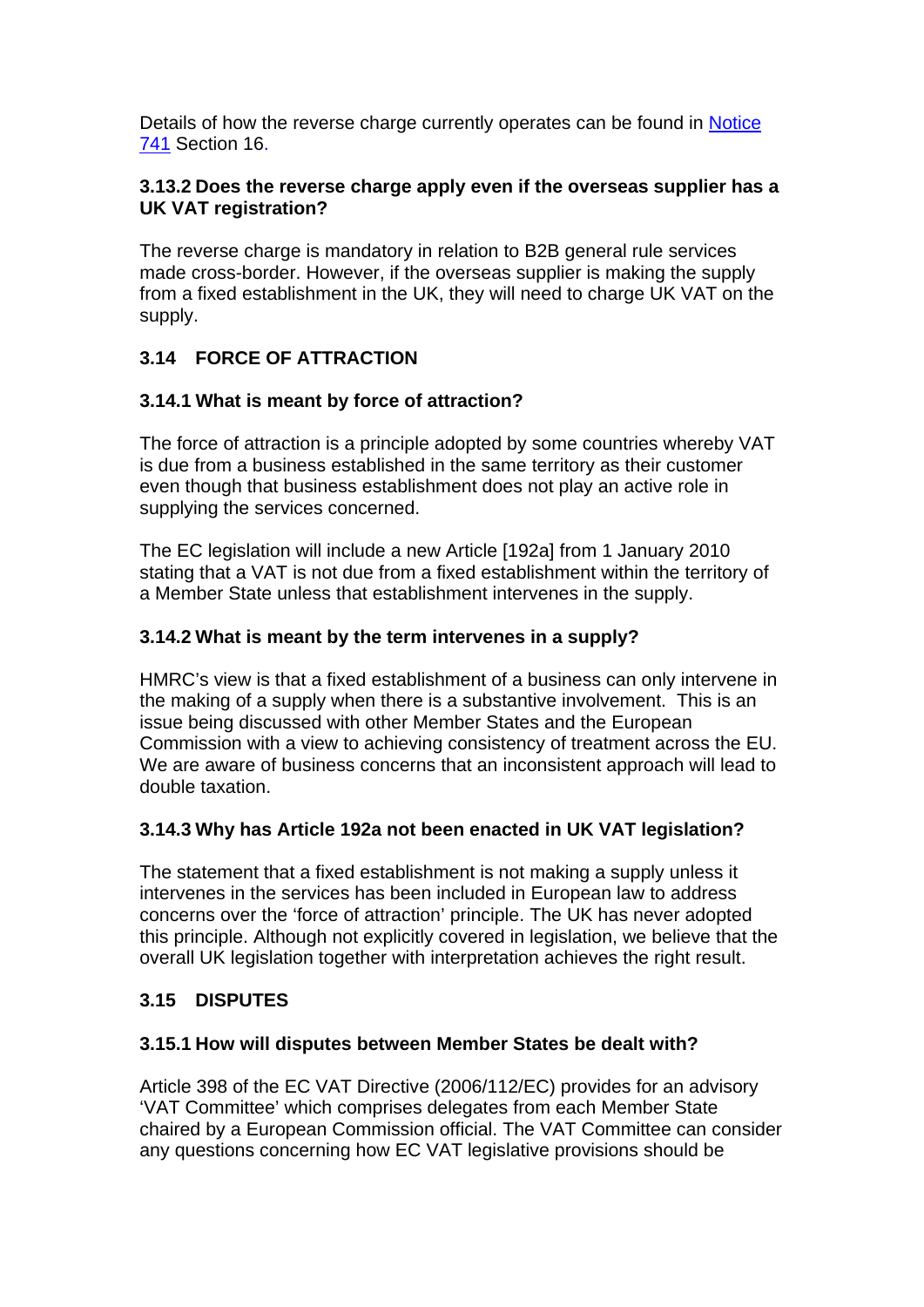interpreted and applied, as well as any differences in the approach taken by Member State.

## **3.16 TRANSITIONAL ARRANGEMENTS**

### **3.16.1 What are the transitional arrangements for these changes?**

In cases where:

- VAT is correctly charged on a supply in another Member State under the existing rules in force and
- VAT becomes due in the UK on or after 1 January 2010/2011/2013 under the new rules.

HMRC will not seek to collect the UK VAT, if evidence is available to demonstrate that VAT has been charged and paid for in another Member State. This will avoid double taxation.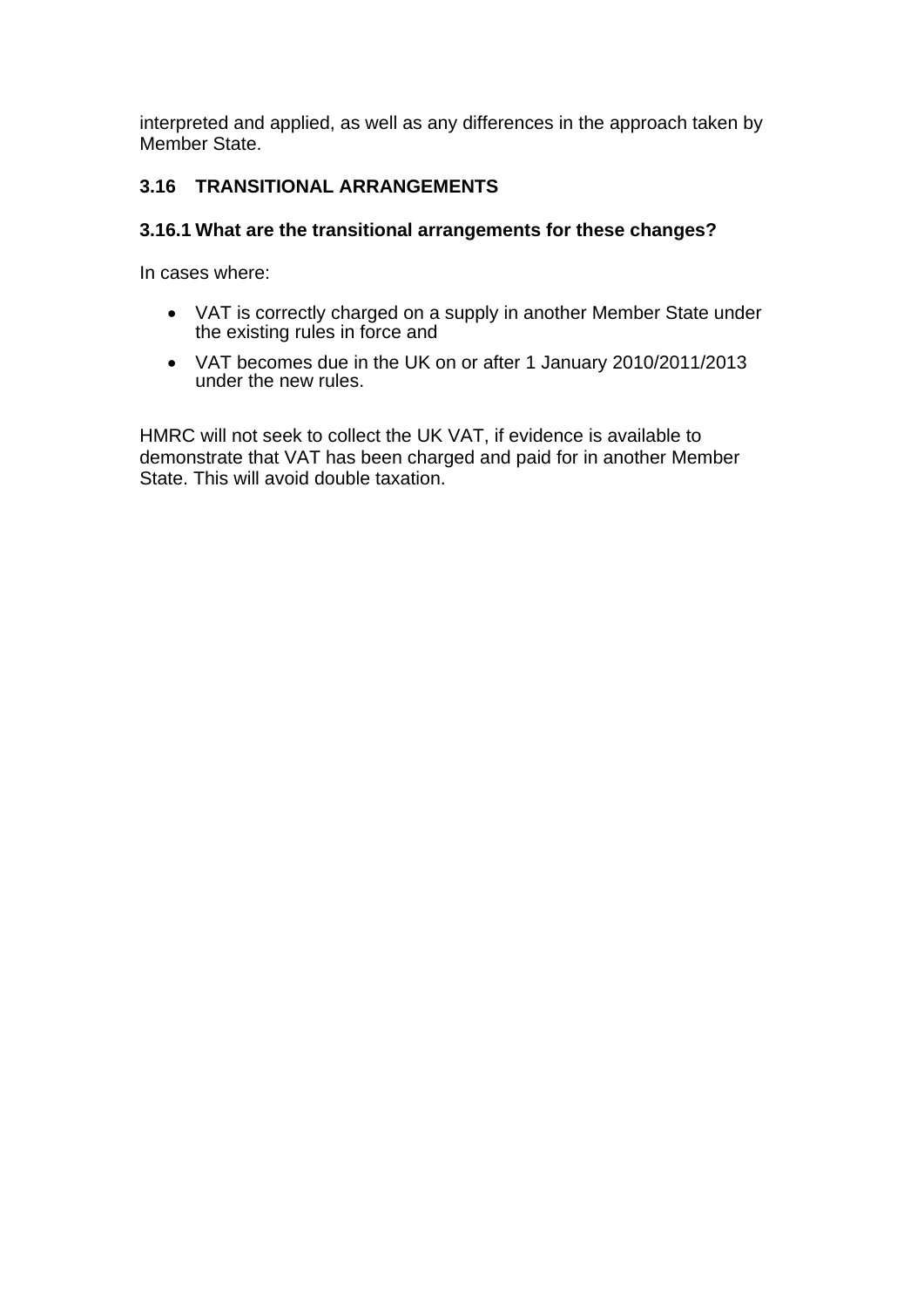# **TIME OF SUPPLY FOR REVERSE CHARGE SERVICES**

# **4.1 Why are the time of supply rules changing?**

The changes are intended to harmonise the time of supply rules for reverse charge services throughout the EU. At present Member States are permitted to set their own rules. If this were to continue after 1 January 2010 it could lead to mistiming in the reporting of supplies by the supplier (on their EC Sales List) and customer (on their VAT return) in their respective Member States.

# **4.2 What supplies are affected?**

The new rules apply to cross-border supplies of services received in the UK by businesses that are required to account for the VAT on those supplies as a reverse charge.

## **4.3 Why do the new rules cover all supplies subject to the reverse charge arrangements in the UK?**

The UK is required to adopt the harmonised time of supply rules for all supplies subject to a reverse charge under the new general rule for place of supply of services. We have opted to also apply them to supplies covered by the UK extension to the reverse charge arrangements, as this will provide consistency for businesses both in applying the rules and maintaining their accounting systems.

# **4.4 When do the changes come into effect?**

The new rules will be implemented by secondary legislation, to come into effect at the same time as other VAT Package changes on 1 January 2010.

# **4.5 How will I treat supplies that span 1 January 2010?**

The legislation will include measures that take into account supplies that are in progress on 1 January 2010. This will ensure that they not only remain properly liable to VAT, but also that they are not taxed twice. Further information about this will be available in due course.

## **4.6 What impact will these rules have on completion of UK EC Sales Lists?**

Supplies reported on UK EC Sales Lists will be governed by the rules as they apply in the customer's Member State. So, for example, the time at which a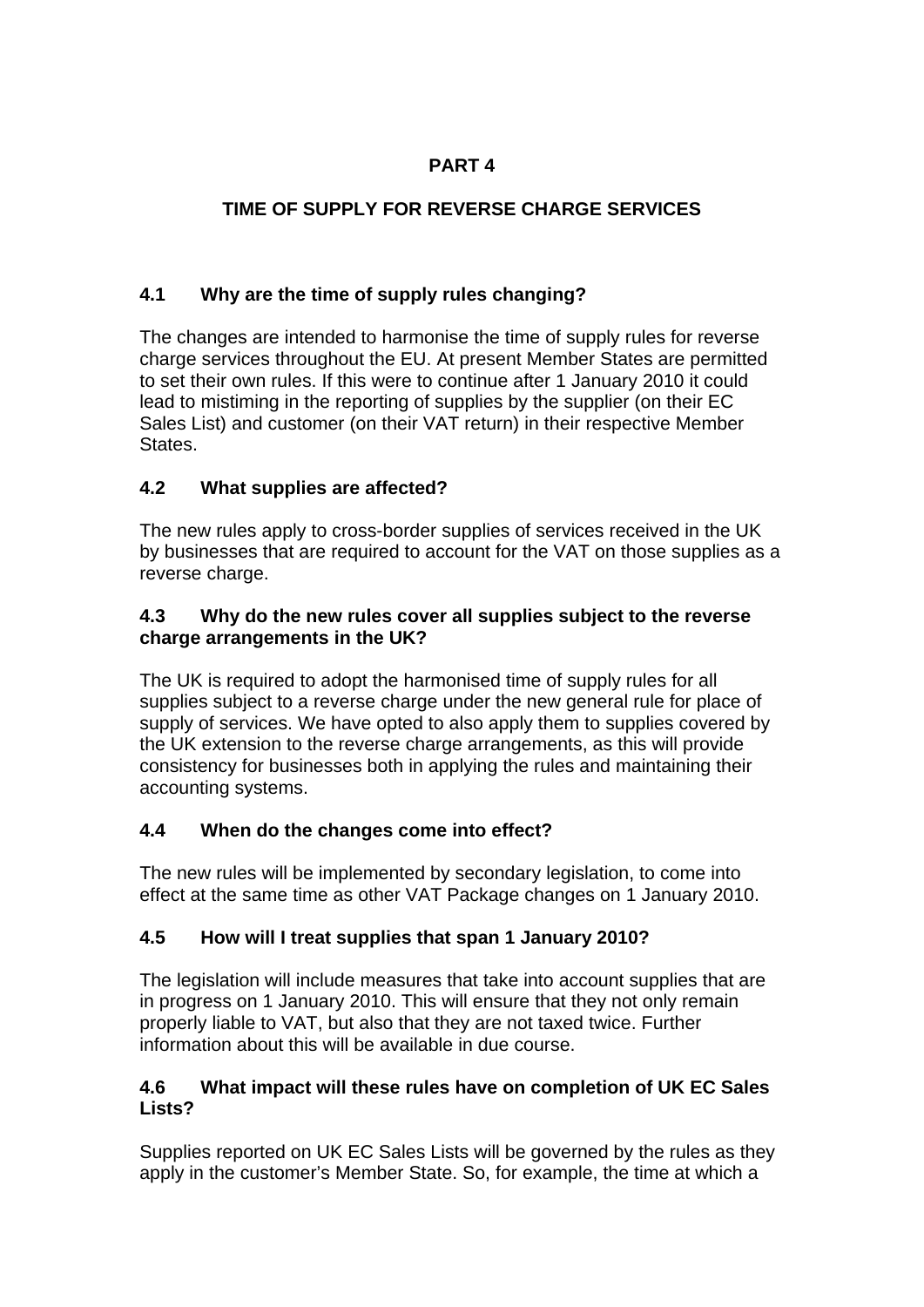supply is to be included will be based on the corresponding time of supply rules in that Member State, please see the [ESL Guidance](http://www.hmrc.gov.uk/vat/ec-sales-lists.pdf).

## **4.7 How will the new rules apply to a single supply of services?**

The tax point will be completion of the service, with an earlier tax point to the extent that they are paid for beforehand.

## **4.8 How will the new rules apply to continuous supplies of services?**

For continuous supplies there will be a tax point at the end of each billing or payment period (or on payment where this is earlier). For this purpose a "period" will include regular (for example monthly, quarterly, etc) billing/payment programmes of the kind typically adopted by suppliers of telephone services, leasing companies and the like. It will also cover situations in which the billing or payment periods are not pre-ordained but, as they arise, cover specific successive periods. So, for example, where a bill is issued for the period 1 January to 10 February, followed by a bill covering 11 February to 5 April, and so on, each will represent a period for the purposes of applying the time of supply rules.

In the absence of billing or payment periods there will be a compulsory tax point on 31 December. However, this will only apply where a payment tax point does not arise during the previous 12 months. So, for example, if intercompany management charges are applied annually, say to 30 April each year, provided they are paid either wholly, or in part, beforehand a further tax point will not arise on 31 December. Where exceptionally a tax point does arise on 31 December (in which case, because the supply must have been ongoing for more than a year, it will have commenced sometime before 1 January of the same year) VAT will be required to be accounted for on the VAT return covering December.

# **4.9 What is the difference between a single and continuous supply?**

The definition of a continuous supply will follow existing time of supply rules for domestic supplies. So, something like the leasing of equipment or provision of telephone services which are already treated as a continuous supply for time of supply purposes, will be treated as continuous supplies under these new rules. As a general rules supplies of services normally fall within one of the following categories:

 Single supply of services – for example the repair of a lorry for a transport business. The vehicle is left with a garage who will normally undertake the work the same day or within a couple of days. The services are completed when the required repair work has been performed.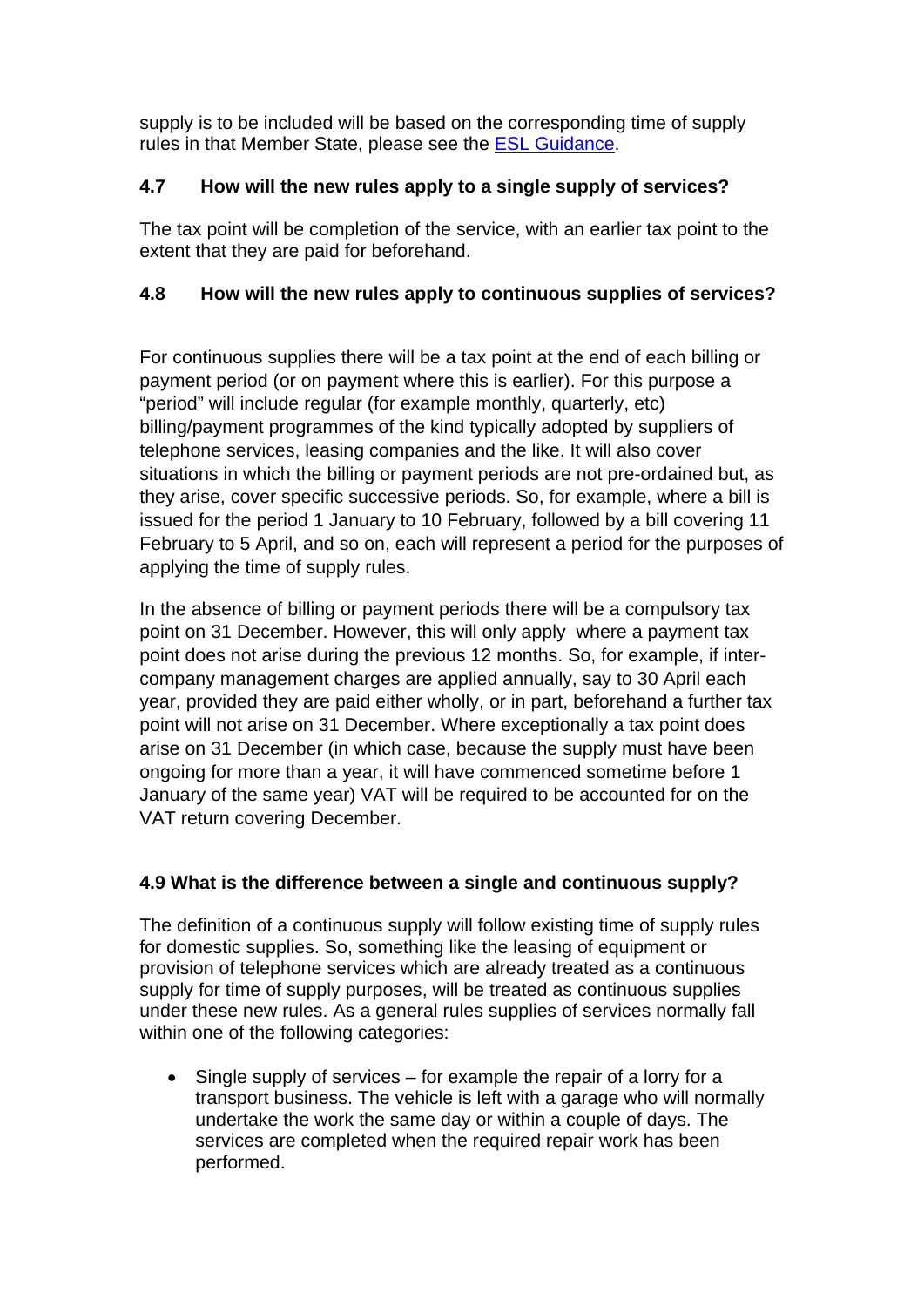- Series of separate supplies for example, where the transport firm above takes its vehicles to the same garage for repair and servicing as required. This could mean that the garage is undertaking work on a regular basis. Nevertheless, in the normal course of events, each repair, etc, will amount to a separate discreet supply.
- Single supply of services over an extended period for example, a consultant preparing a report. The process may take some time given the need to research the issues, followed by the drafting of the report. During that period the client is receiving little in the way of a tangible service. What the client requires is the final outcome i.e. delivery of the written report. Again this is when the service is performed.
- Continuous supply of services for example something like the provision of telephone services. Here, instead of an outcome, what the customer receives might be described as a recurring stream of supplies, each portion of which carries equal weight in terms of the customer being able to use and consume them. In this case the supplies are never "completed" in the same way as the other categories are. The supply might be terminated but this is more a case of the supply ceasing rather than something finally being accomplished.

### **4.10 My existing accounting system does not recognise completion of a service, so can I use the date of the invoice as being roughly the equivalent?**

The time of supply for a single supply of services will be the earlier of payment or completion of the service. There is no scope for these rules being varied, for example by administrative practice. Nevertheless, we believe that, in the vast majority of cases, information already available from existing business systems can be used to achieve broadly the right result.

In fact, 'performance' of a service (which is represented by completion) already exists as a time of supply concept. In UK law it represents the basic tax point for a supply of services. Furthermore, our existing guidance already acknowledges that completion can sometimes be difficult to identify accurately, this will be even more the case under these new arrangements where the obligation falls on the customer. It is therefore recognised that it may simply be impossible for some customers to know the exact date on which a service is completed.

The recipient of the service will be expected to utilise information that is available to them to determine the most accurate time of supply. So, where a specific completion date is known (perhaps from the nature of the supply or information provided by the supplier), that date should be used.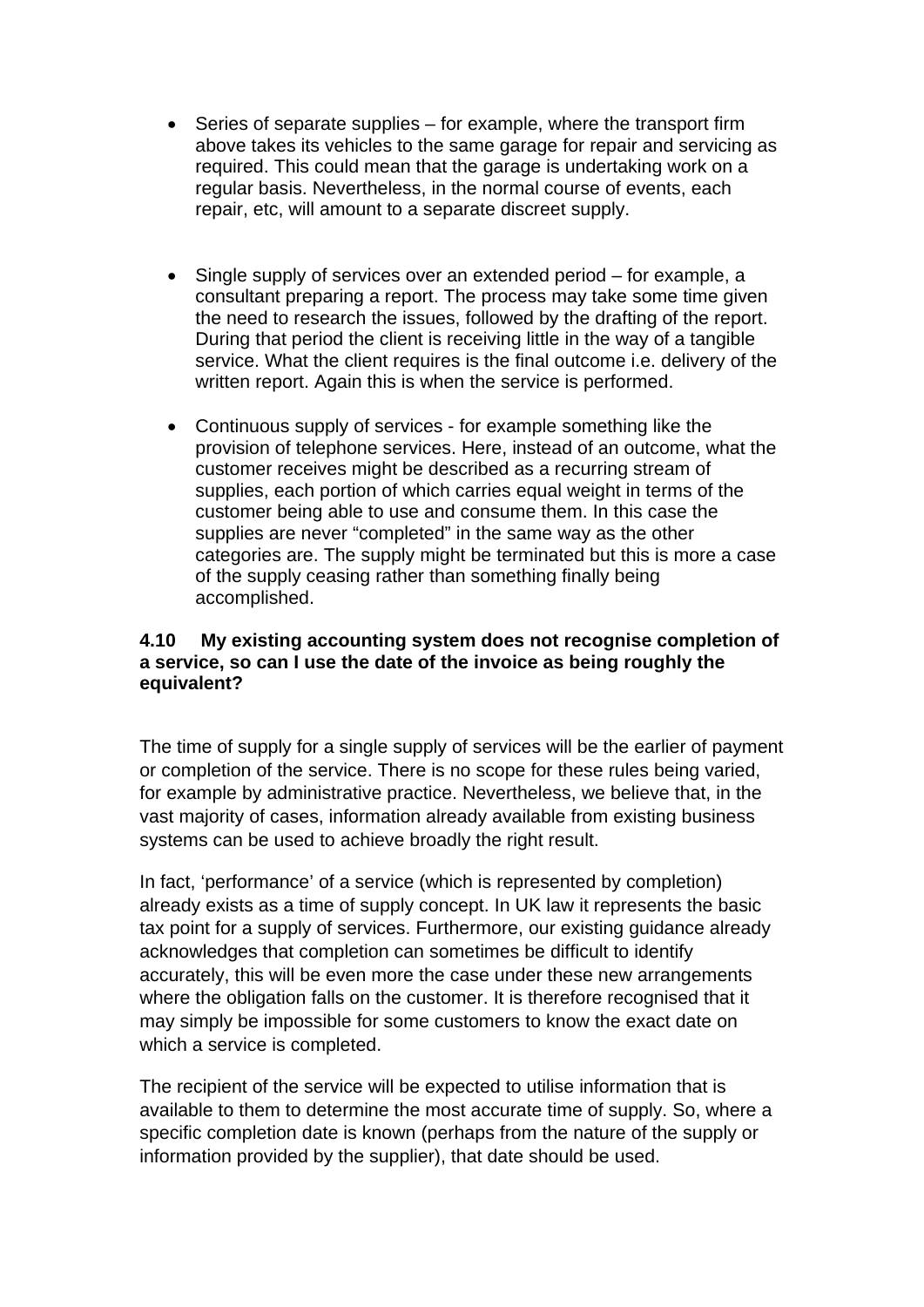In many cases, however, the date of the supplier's final invoice may be appropriate. Equally in others, the invoice might not necessarily represent the most accurate indicator of the date of completion. For example, where a supplier is known to routinely issue final invoices two weeks in advance of completion it would be more accurate to identify completion as the date of the invoice plus two weeks.

As a general principle we will accept reliance on an invoice date or any other reasonable methodology provided it does not produce a manifestly inaccurate overall result. Ultimately it is up to individual businesses to identify the most appropriate methodology for their particular circumstances.

### **4.11 Do I need to consult my supplier to agree when a service has been completed?**

You will not need to consult, or notify, your supplier when it comes to judging when a supply has been completed. In the context of the reverse charge, and particularly in the event of disagreement, it will be the customer (as tax payer) whose determination of completion will prevail for the purposes of applying the time of supply rules. Provided you have followed UK time of supply guidance in accounting for the VAT on the reverse charge services you receive, you will not be held responsible for any mis-match in the supplier reporting the supply on their ESL.

#### **4.12 It may take time to make full use of the available information. Will HMRC penalise me in the meantime?**

It is recognised that the new time of supply rules represent a significant change to current arrangements and that it may take some businesses time to fine-tune their existing accounting systems to produce the most accurate information with which to determine the date for applying the reverse charge. We also appreciate that, in the early stages, some businesses may, for valid operational reasons, face particular difficulties. HMRC will expect businesses to take reasonable and appropriate steps to use the best information available from existing systems to apply the new rules correctly. Provided businesses can demonstrate that they have taken 'reasonable care' to do this HMRC will not seek to penalise them if initial teething problems produce some inadvertent inaccuracies.

In the longer term the expectation will be that any planned enhancement to business systems will, where appropriate, take into account the reverse charge time of supply requirements.